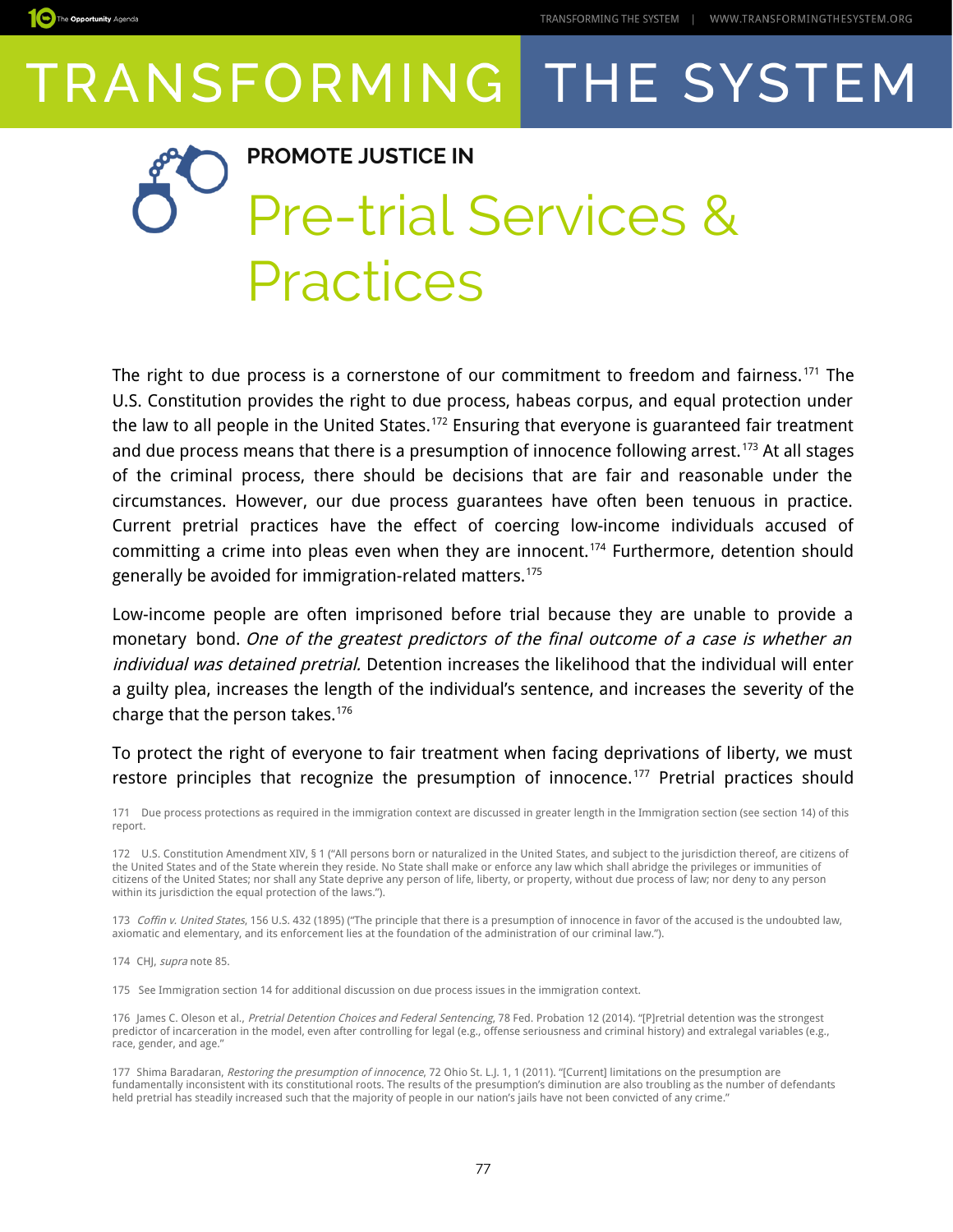encourage fairness, avoid incarceration where possible, and emphasize diversion to outside programs over incarceration.[178](#page-1-0) Detention and money bail should only be imposed when an individualized assessment of the involved party require it.<sup>[179](#page-1-1)</sup>

### Eliminating unnecessary pre-trial detention

A fair trial is premised on the guarantee of access to the courts and the right to a fair hearing. Studies show that pre-trial detention has a profound impact on whether an accused will be convicted of a crime.<sup>[180](#page-1-2)</sup> This is especially the case for indigent accused persons.<sup>[181](#page-1-3)</sup> Pre-trial detention has collateral consequences on those being detained before trial or even before a first appearance. Every year, of the nearly 12 million people booked into jails, mostly for misdemeanors, more than 60 percent are not convicted, and remain largely because they can't afford to post even small money bond amounts.<sup>[182](#page-1-4)</sup> Even three days in jail can have serious collateral consequences, putting stress on "fundamentals like jobs, housing, and family connections."[183](#page-1-5)

Prosecutors frequently use pretrial detention to coerce plea agreements from indigent individuals,[184](#page-1-6) and research shows that accused persons who are detained pretrial are exponentially more likely to be convicted of a crime.<sup>[185](#page-1-7)</sup> Eager to leave detention, incarcerated people are often reluctant to wait for trial to prove their innocence. They accept plea deals that permanently entangle them into the criminal system. The purpose of money bail is limited to assuring a person's presence at future court proceedings,<sup>[186](#page-1-8)</sup> but it often serves to keep those without resources detained indefinitely, jeopardizing their jobs, families, and well-being. Courts

- <span id="page-1-0"></span>178 See generally CHJ, supra note 85.
- <span id="page-1-1"></span>179 Coke, *supra* note 401, at 15.
- <span id="page-1-2"></span>180 See, e.g., Oleson et al., supra note 176, at 78.

<span id="page-1-3"></span>181 People who have only been accused of a crime spend months and sometimes years languishing in jails with horrible conditions, such as the infamous New York City jail at Rikers Island. Because of the abuses in that prison, there has been a major push to close it and reimagine a justice system in New York City that does not require that jail. *See* "Imagining a Rikers Island With No Jail," The New York Times (Feb. 24, 2016), http://www.nytimes.com/2016/02/24/opinion/imagining-a-rikers-island-with-no-jail.html?\_r=0.

- <span id="page-1-4"></span>182 Ram Subramanian et al., Vera Institute, Incarceration's Front Door: The Misuse of Jails in America (2015) 5.
- <span id="page-1-5"></span>183 3 Days Count: Commonsense Pretrial, Pretrial Justice Institute, http://projects.pretrial.org/3dayscount/.
- <span id="page-1-6"></span>184 Ryan, supra note 109, at 49, 56.
- <span id="page-1-7"></span>185 Oleson, *supra* note 176.

<span id="page-1-8"></span><sup>186</sup> Stack v. Boyle, 342 U.S. 1, 4-6 (1951) ("Since the function of bail is limited, the fixing of bail for any individual defendant must be based upon standards relevant to the purpose of assuring the presence of that defendant."). See also 18 U.S.C. § 3142, Release or detention of a defendant pending trial ("The judicial officer shall order the pretrial release of the person on personal recognizance, or upon execution of an unsecured appearance bond in an amount specified by the court ... unless the judicial officer determines that such release will not reasonably assure the appearance of the person as required or will endanger the safety of any other person or the community.").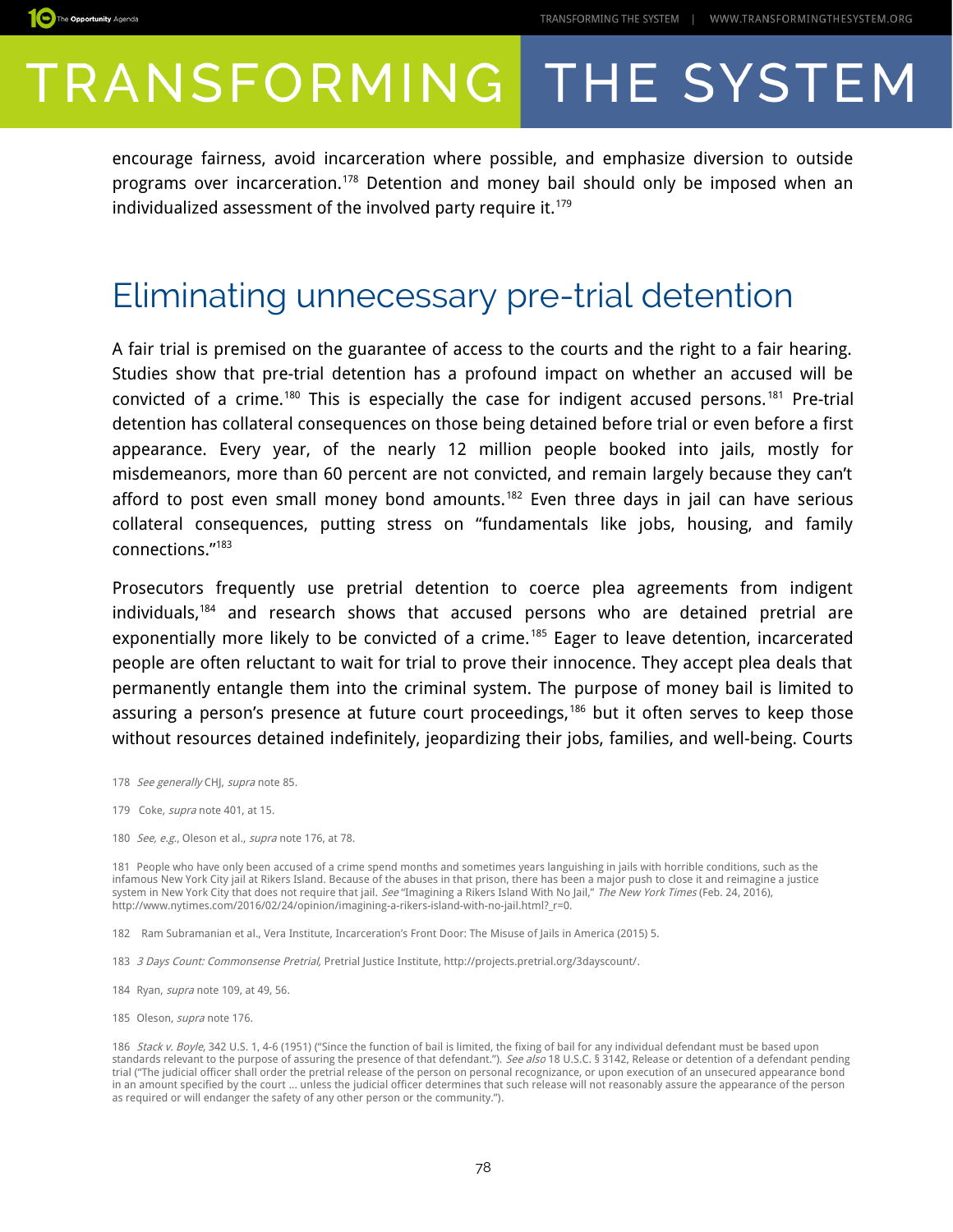

routinely impose money bail without regard to an individual's resources, or possible alternative conditions of release, keeping presumptively innocent people incarcerated, sometimes for years.[187](#page-2-0)

### To remedy this injustice, **local, state, and federal legislatures**  should pass legislative measures that:

- Reform bail practices to encourage release;<sup>[188](#page-2-1)</sup> N
- И Abolish the use of cash bail; $189$
- Encourage the use of warning and citations rather than arrests; $190$ Þ
- Provide court notifications to defendants prior to court dates through pretrial services;<sup>[191](#page-2-4)</sup> ь
- Prohibit for-profit pretrial agencies; $192$ Þ
- Prohibit for-profit transportation for incarcerated individuals;<sup>[193](#page-2-6)</sup> Þ
- Prohibit the use of bail schedules and bail minimums;<sup>[194](#page-2-7)</sup> Þ
- Prohibit the use of compensated sureties where cash bail is still used; instead, allowing defendants to make a deposit directly to the courthouse;<sup>[195](#page-2-8)</sup>
- Require individualized risk assessments<sup>[196](#page-3-0)</sup> for bail determinations, which favor a bail ▶ determination based on a defendant's actual risk,<sup>[197](#page-3-1)</sup> relying upon a data assessment that mitigates biases embedded in the risk assessment tools and that is open to public

<span id="page-2-0"></span>187 Michael Schwirtz & Michael Winerip, "Kalief Browder, Held at Rikers Island for 3 Years without Trial Commits Suicide," The New York Times (June 8, 2015), http://www.nytimes.com/2015/06/09/nyregion/kalief-browder-held-at-rikers-island-for-3-years-without-trial-commits-suicide.html.

<span id="page-2-1"></span>188 Coke, *supra* note 4, at 30.

<span id="page-2-2"></span>189 Advocates have complained of the coercive use of cash bail. Ibid, at 9-10 ("The presumptive imposition of cash bail, particularly in misdemeanor cases, which unnecessarily incarcerates minority defendants and is used implicitly to coerce guilty pleas.").

<span id="page-2-3"></span>190 Melissa Neal, Justice Policy Institute, Bail Fail: Why the U.S. Should End the Practice of Using Money for Bail (September 11, 2012), http://www.justicepolicy.org/research/4364.

<span id="page-2-4"></span>191 Ibid.

<span id="page-2-5"></span>192 Justice Policy Institute, For Better or For Profit: How the Bail Bonding Industry Stands in the Way of Fair and Effective Pretrial Justice (2012), http://www.justicepolicy.org/uploads/justicepolicy/documents/\_for\_better\_or\_for\_profit\_.pdf

<span id="page-2-6"></span>193 Eli Hager & Alysia Santo, The Marshall Project, Inside the Deadly World of Private Prison Transport (July 6, 2016) (describing the abusive transportation conditions of vans operated by for-profit companies which transport incarcerated individuals).

<span id="page-2-7"></span>194 Pretrial Justice Institute, Rational and Transparent Bail Decision Making: Moving From a Cash-Based to a Risk-Based Process (2012), http://www.pretrial.org/download/pji-reports/Rational%20and%20Transparent%20Bail%20Decision%20Making.pdf.

<span id="page-2-8"></span>195 See generally Com. v. Ray, 435 Mass. 249 (2001); Fred Contrada, "Bail Bondsmen are a Thing of the Past in Massachusetts," MASS Live (Mar. 25, 2014), http://www.masslive.com/news/index.ssf/2014/03/bail\_bondsmen\_are\_a\_thing\_of\_t.html.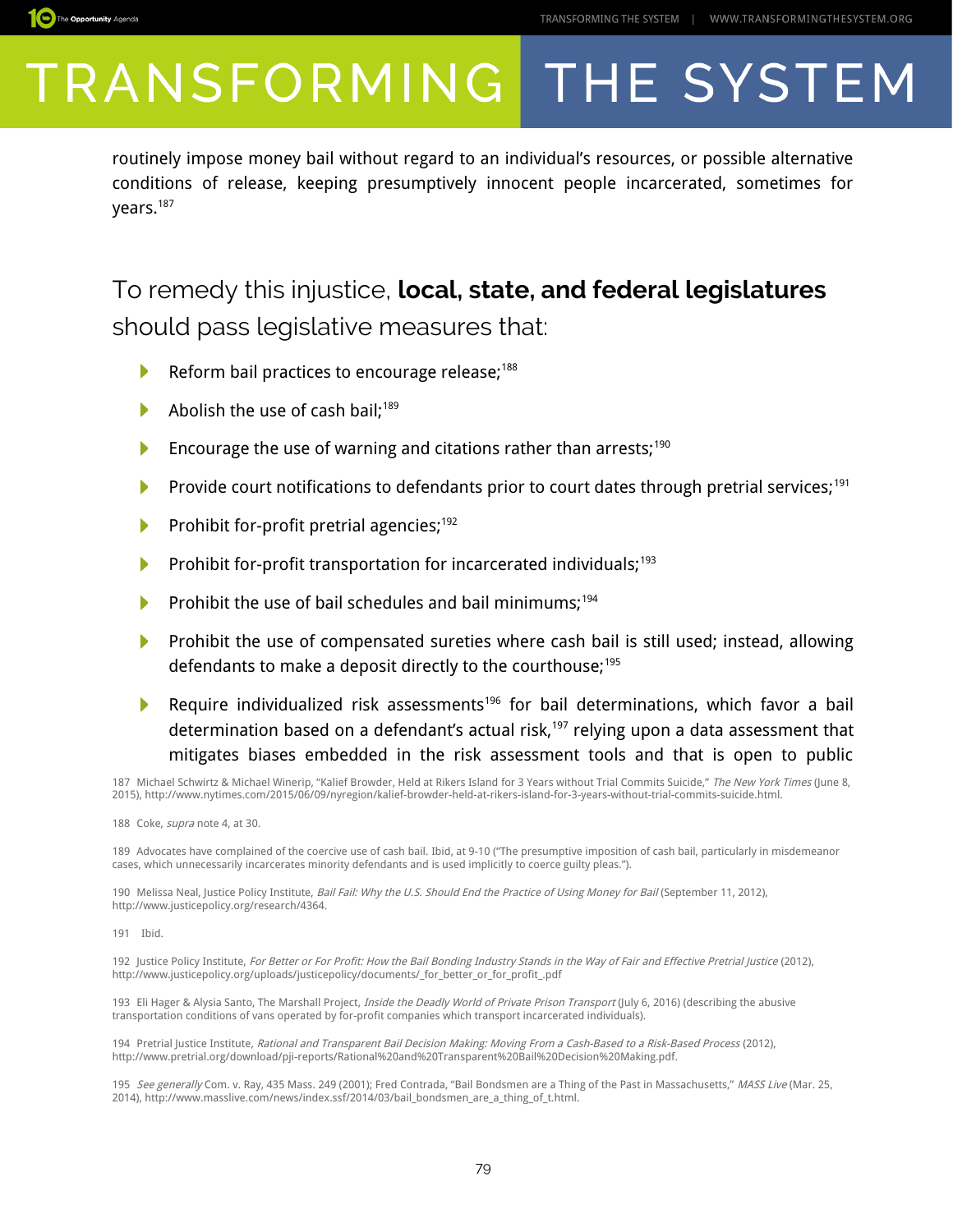analysis and critique;

The Opportunity Agenda

- Require that defendants be provided with counsel prior to bail determinations;<sup>[198](#page-3-2)</sup> ▶
- Expand pretrial services programs and adequately fund these programs;<sup>[199](#page-3-3)</sup>
- Þ Reform existing legislation, including the federal Bail Reform Act,<sup>[200](#page-3-4)</sup> in compliance with these recommendations;
- Lower bail to an amount that factors the finances of the accused;<sup>[201](#page-3-5)</sup>
- $\blacktriangleright$ Incentivize restorative justice programs, including community prosecution programs and community courts that do not result in a criminal conviction, as alternatives to incarceration;[202](#page-3-6)
- Establish time limits to allow the expeditious processing of arrested individuals with real consequences for courts that fail to meet these limits;<sup>[203](#page-3-7)</sup>
- Establish special courts dedicated to addressing court backlogs;<sup>[204](#page-3-8)</sup> N
- Require that police interrogations are electronically recorded "during the time in which a reasonable person in the subject's position would consider himself to be in custody and a law enforcement officer's questioning is likely to elicit incriminating responses."<sup>[205](#page-3-9)</sup> If video recording is used, the camera should record both the interrogator and the person being interrogated;

<span id="page-3-0"></span>196 Risk assessments should be favored to the extent they encourage the release of individuals who would otherwise be incarcerated. However, risk assessment tools may also exacerbate existing racial disparities in the criminal justice system by relying on data that is the result of racial biases that already exist in the criminal justice system. To address this issue, the data underlying risk assessment tools should be publicly available and transparent. The assessment tools should be culturally sensitive and provide for mechanisms to correct criteria that produce racially discriminatory outcomes.

<span id="page-3-1"></span>197 Pretrial Justice Institute, supra note 194.

<span id="page-3-2"></span>198 The Constitution Project, Don't I Need a Lawyer? Pretrial Justice and the Right to Counsel at First Judicial Bail Hearing (2015), http://www.pretrial.org/download/infostop/Don%27t%20I%20Need%20a%20Lawyer%20-%20Constitution%20Project%202015.pdf.

<span id="page-3-3"></span>199 Eaglin & Solomon, *supra* note 39, at 27-29.

<span id="page-3-4"></span>200 18 U.S.C. § 3142.

<span id="page-3-5"></span>201 Ibid. at 15.

<span id="page-3-6"></span>202 Ram Subramanian et al., Vera Institute of Justice, Incarceration's Front Door: The Misuse of Jails in America (2015), http://www.vera.org/sites/default/files/resources/downloads/incarcerations-front-door-report.pdf.

<span id="page-3-7"></span>203 Ibid.

<span id="page-3-8"></span>204 Ibid.

<span id="page-3-9"></span>205 *False Confessions & Recording Of Custodial Interrogations,* The Innocence Project (August 12, 2015), http://www.innocenceproject.org/freeinnocent/improve-the-law/fact-sheets/false-confessions-recording-of-custodial-interrogations#sthash.HzqqPHf5.dpuf.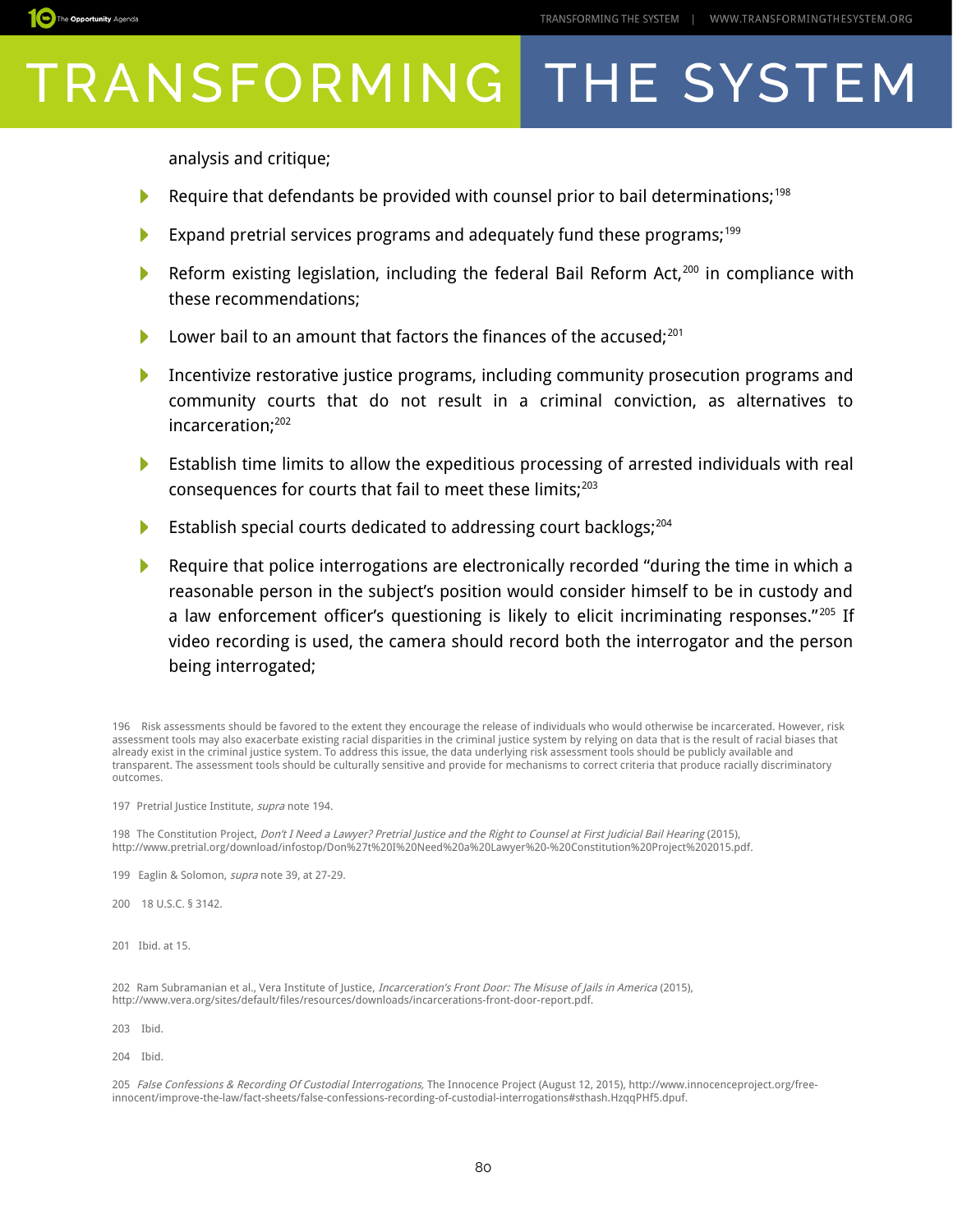

- ▶ Eliminate the use of monetary bail by ensuring that Congress passes the No Money Bail Act of 2016, H.R.4611;
- Encourage community supervision and alternative conditions of release where suitable.<sup>[206](#page-4-0)</sup>

The **judiciary[207](#page-4-1) and judicial ethics committees and organizations** should encourage bail determinations that ensure that individual defendants are not being incarcerated for poverty and are instead being assessed for actual risk.

#### **Judicial ethics committees and organizations** should:

- Educate judges about the value of individualized risk assessments in determining flight Þ risk, and encourage judges to use tools that mitigate against racial biases; $^{208}$  $^{208}$  $^{208}$
- Educate judges on their role in contributing to the criminalization of poverty when N improper bail determinations are made; $^{209}$  $^{209}$  $^{209}$
- Establish court-based risk-assessment programs that rely upon data that is open to public critique and where needed;<sup>[210](#page-4-4)</sup>
- N Encourage the use of alternative conditions of release by providing bench cards that list suitable alternatives to manage risk.<sup>[211](#page-4-5)</sup>

<span id="page-4-0"></span>206 Ibid.

The Opportunity Agenda

<span id="page-4-1"></span>207 This recommendation aims to ensure that the judiciary is also held accountable for bail reform. Judge Jed S. Rakoff a federal trial judge in the South District of New York has spoken out about the importance of the judiciary in reducing mass incarceration: "More generally, judges é became accustomed to imposing prison terms as the norm. With the passage of time, there were fewer and fewer judges who had any experience with a gentler approach.... And where in all this stands the judiciary? In some ways, this should be our issue. Not just because sentencing has historically been the prerogative of judges but also because we are forced to impose these sentences that many of us feel are unjust and counterproductive." Gabe Friedman, "Judge Rakoff Criticizes Judiciary, Bar for Silence on Mass Incarceration," Bloomberg News, (April 13, 2015), https://bol.bna.com/judge-rakoffcriticizes-judicial-bar-for-silence-in-mass-incarceration/.

<span id="page-4-2"></span>208 Pretrial Justice Institute, Rational and Transparent Bail Decision Making: Moving From a Cash-Based to a Risk-Based Process (2012), http://www.pretrial.org/download/pji-reports/Rational%20and%20Transparent%20Bail%20Decision%20Making.pdf.

<span id="page-4-3"></span>209 Timothy Schnacke, "Money as a Criminal Justice Stakeholder: The Judge's Decision to Release or Detain a Defendant Pretrial" (2014), http://www.pretrial.org/download/research/Money%20as%20a%20Criminal%20Justice%20Stakeholder.pdf.

<span id="page-4-4"></span>210 Pretrial Justice Institute, supra note 194.

<span id="page-4-5"></span>211 See Amy L. Solomon, et al., "Putting Public Safety First: 13 Strategies for Successful Supervision and Reentry," Public Policy Brief, No. 7, The PEW Center on the States, (2008), http://www.urban.org/research/publication/putting-public-safety-first-13-strategies-successful-supervision-and-reentrypolicy-brief; Marie VanNostrand, Kenneth Rose, and Kimberly Weibracht, "State of the science of pretrial release recommendations and supervision 2," Pretrial Justice Institute (2011), http://www.pretrial.org/download/research/PJI percent20State percent20of percent20the percent20Science percent20Pretrial percent20Recommendations percent20and percent20Supervision percent20(2011).pdf; E.J. Latessa, *What Works and What Doesn't in* Reducing Recidivism: The Principles of Effective Intervention, California Forward (2012), https://cafwd.box.com/s/c9962d852ec4d0778d82.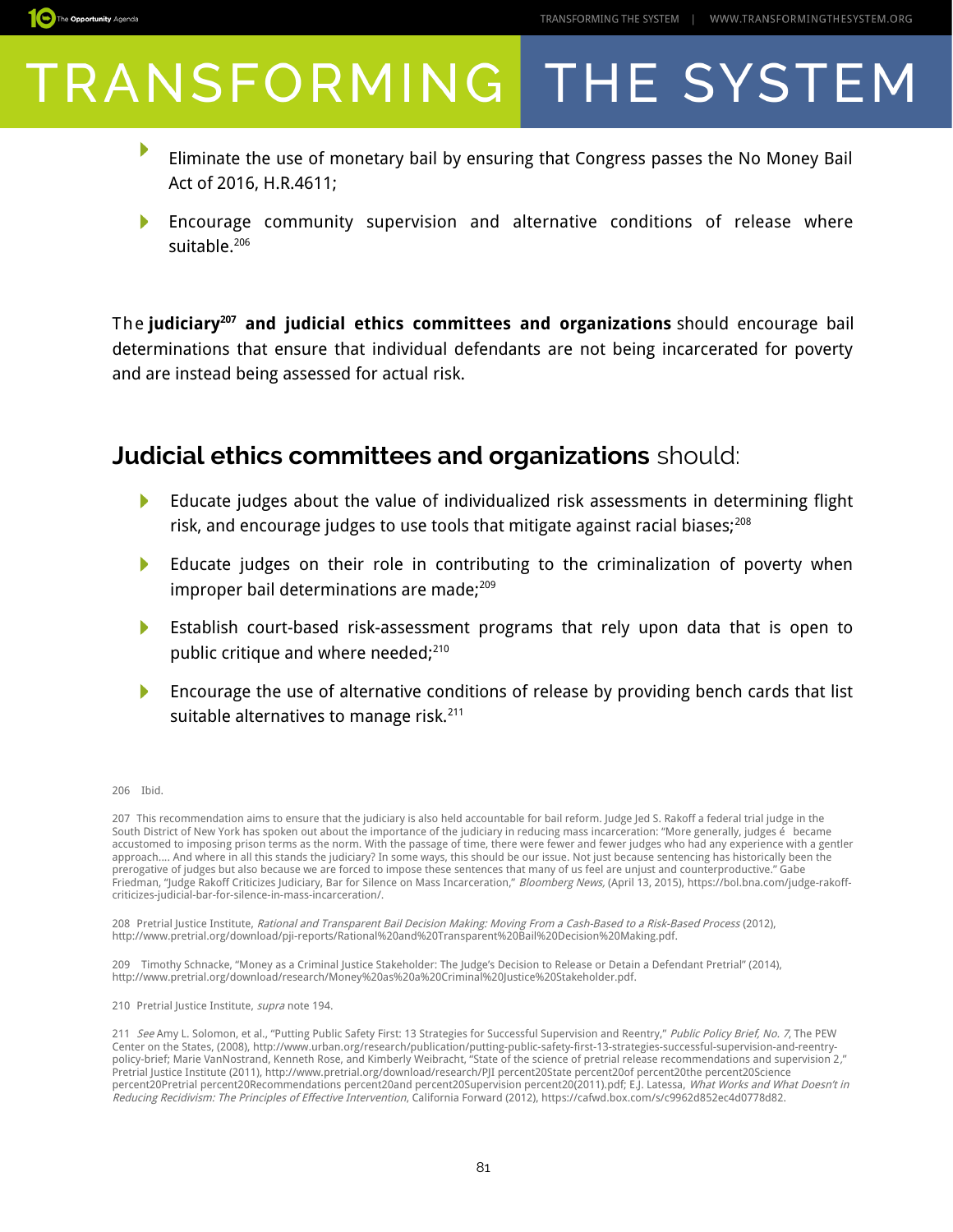

The Opportunity Agenda

**Prosecutors and prosecutor organizations** should ensure that prosecutors are not employing pretrial detention as a coercive and potentially unethical trial strategy.

**Community members, advocates, and activists** should partner with **legal aid organizations and other indigent defense organizations** to monitor prosecutorial practices and demand that prosecutors who frequently misuse bail to coerce guilty pleas be disciplined for ethics violations.[212](#page-5-0)

### Encouraging early provision of defense counsel

Effective counsel is crucial to ensuring that there are fair outcomes, especially for misdemeanor cases, which are often indigent defendants' first point of entry into the criminal justice system, yet it is rare for indigent defendants to receive prompt counsel. Early access to counsel may be critical in avoiding pretrial detention, refining the defense, and preventing downstream rights violations in the enforcement of sentences that include fines and fees.<sup>[213](#page-5-1)</sup>

To ensure that there is early<sup>[214](#page-5-2)</sup> provision of indigent defense counsel, the local bar, judiciary, local law schools, and the federal government and local government should:

**Create a rapid response indigent defense system that accommodates the need for** counsel, especially for misdemeanor cases.<sup>[215](#page-5-3)</sup> Such response system may include the following: partnerships between law school clinics and local bar associations; legislation providing funds to support such programs; and judiciary-led initiatives to ensure that indigent defendants are represented soon after initial arrest.<sup>[216](#page-5-4)</sup>

#### The **Administration** should remain active in the development of **[Goal 16 of the United](https://sustainabledevelopment.un.org/sdg16)**

<span id="page-5-2"></span>214 Eaglin & Solomon, supra note 39, at 39 ("increasing access to indigent defense at the early stages of a case—such as at arraignments and bail hearings—would reduce pressures to plead guilty").

<span id="page-5-0"></span><sup>212</sup> The Innocence Project, Prosecutorial Oversight: A National Dialogue in the Wake of Connick v. Thompson (2016).

<span id="page-5-1"></span><sup>213</sup> See Douglas Colbert, 'Prosecution Without Representation," 59 Buff. L. Rev. 333 (2011); Eaglin & Solomon, supra note 39, at 38.

<span id="page-5-3"></span><sup>215</sup> Ibid. at 38 ("Of the approximate 10 million misdemeanor cases filed annually, almost 25 percent of defendants go before a judge without a lawyer. Theoretically, public defenders are guaranteed for all cases where a criminal defendant faces a term of incarceration. Nevertheless, indigent counsel is often denied due to court practices, overwhelming caseloads, or a lack of adequate government resources for public defense.").

<span id="page-5-4"></span><sup>216</sup> Thomas Giovanni & Roopal Patel, Brennan Center for Justice, Gideon at 50: Three Reforms to Revive the Right to Counsel (2013), http://www.brennancenter.org/publication/gideon-50-three-reforms-revive-right-counsel.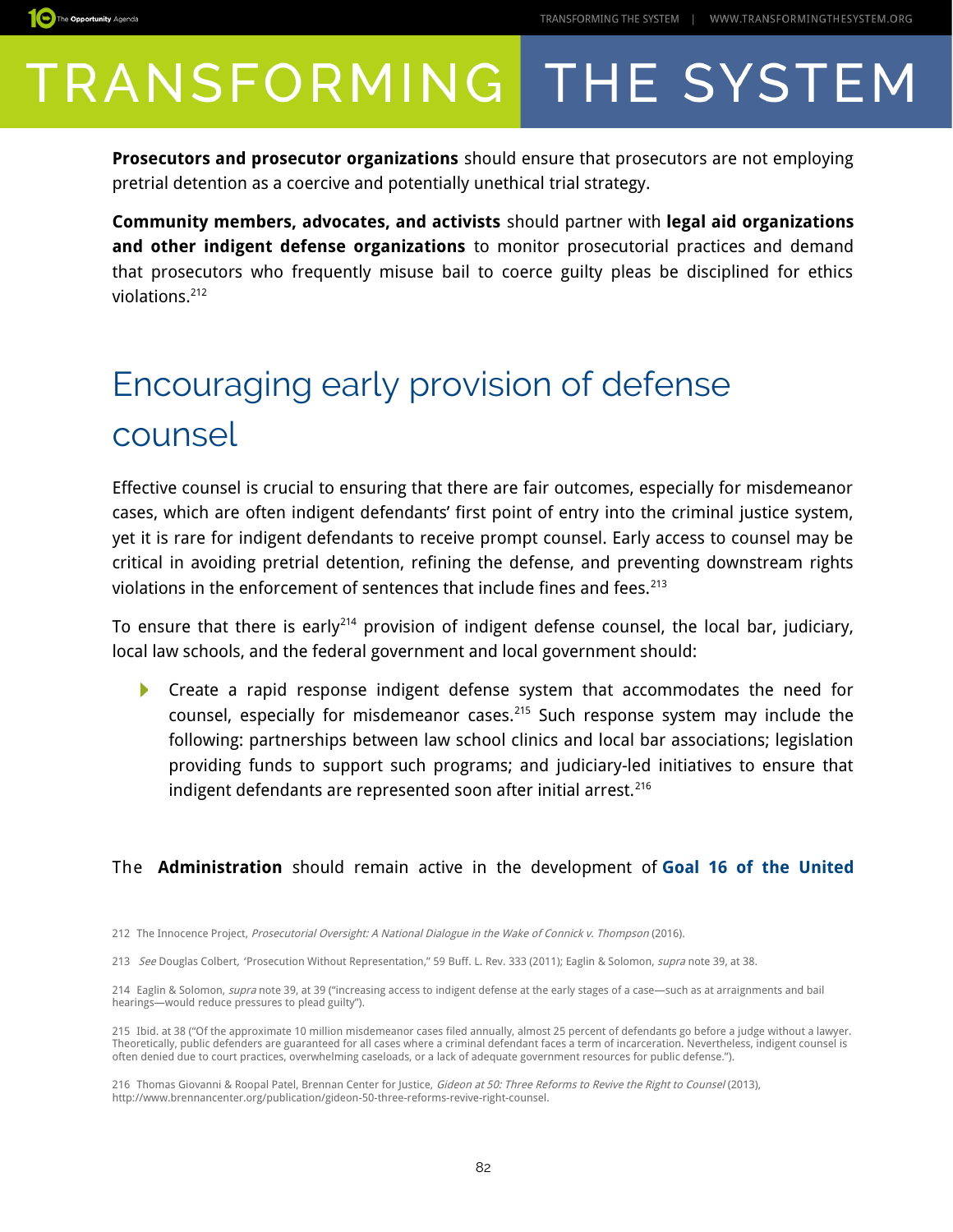

**[Nation's Sustainable Development Goal](https://sustainabledevelopment.un.org/sdg16), which focuses on access to justice.**<sup>[217](#page-6-0)</sup>

The **[Office for Access to Justice of the Department of Justice](https://www.justice.gov/atj)** and the **[White House Legal](https://www.justice.gov/lair) [Aid Interagency Roundtable](https://www.justice.gov/lair)** should identify key partnerships that could bridge gaps in indigent representation.

**Civil society** should be active in creating partnerships that bridge gaps in the provision of indigent defense.

217 Rule 16 of the Sustainable Development Goals aims to:

- <span id="page-6-0"></span>● Promote the rule of law at the national and international levels and ensure equal access to justice for all
- Develop effective, accountable and transparent institutions at all levels
- Ensure responsive, inclusive, participatory, and representative decision-making at all levels
- Ensure public access to information and protect fundamental freedoms, in accordance with national legislation and international agreements
- Promote and enforce non-discriminatory laws and policies for sustainable development

United Nations, Goal 16: Promote Just, Peaceful and Inclusive Societies, http://www.un.org/sustainabledevelopment/peace-justice/.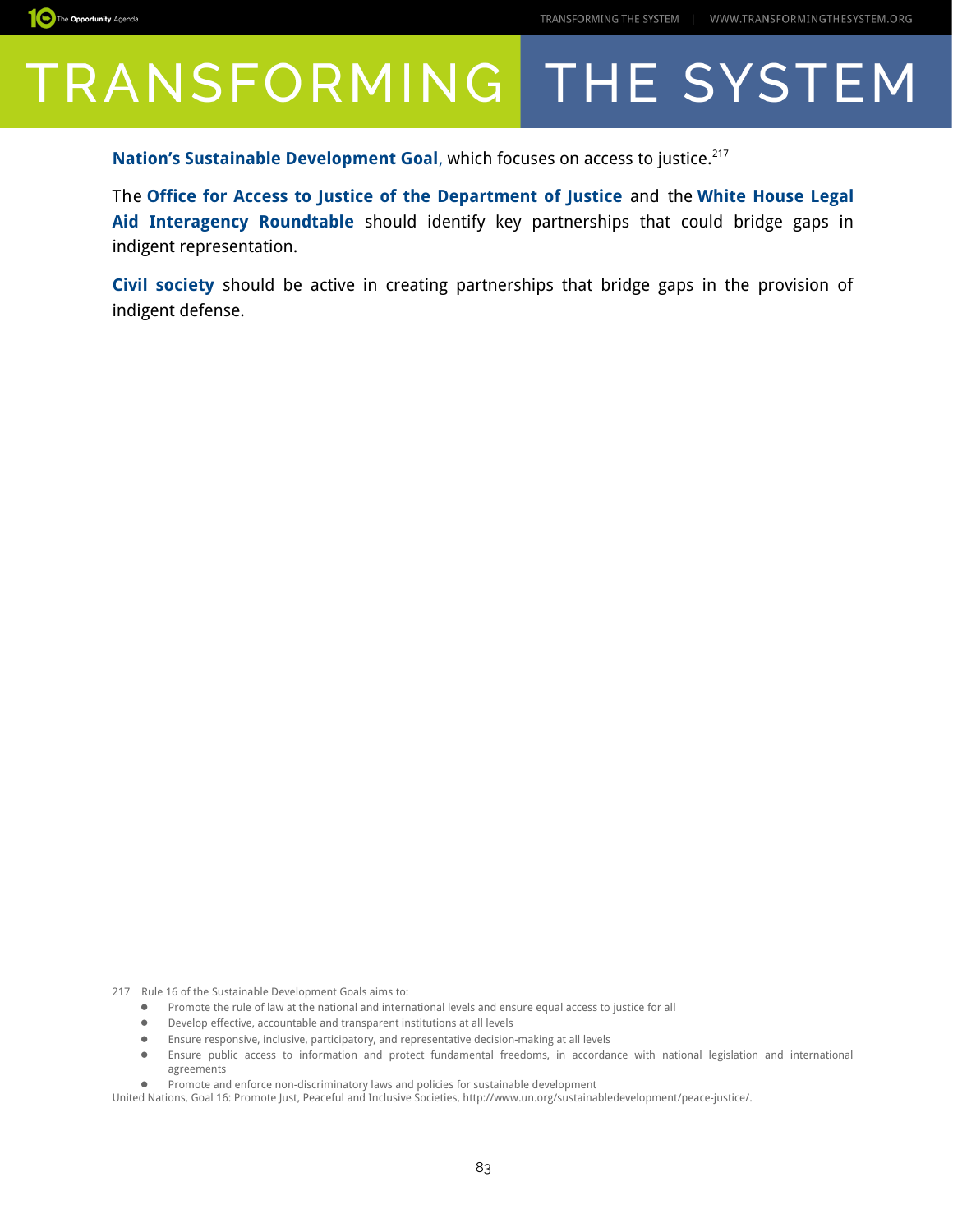### Expanding diversion beyond frst-time and less serious crimes



### Law Enforcement Assisted Diversion (LEAD)

Law Enforcement Assisted Diversion (LEAD) is a pre-booking diversion program developed with the community to address low-level drug and prostitution crimes in Seattle. The program allows law enforcement officers to direct people who have committed low-level offenses in drug or prostitution activity to community-based services instead of jail.<sup>[218](#page-7-0)</sup> By diverting these individuals to services, LEAD interrupts the "cycle of arrest, prosecution, and incarceration" for people on the margins, improves the lives of individuals and improves public safety.<sup>[219](#page-7-1)</sup>

When law enforcement officers pick up a person who would otherwise be charged with a low level offense, the officer gives the individual the option of cutting out the criminal-justice system entirely and bring them to case workers. These case workers can provide immediate help—a place to sleep, warm clothing, a hot meal—as well as longer-term services for job training, drug treatment, and stable housing. Case workers tailor their services to the individual and expect relapses as part of recovery.<sup>[220](#page-7-2)</sup>

LEAD has been shown to be effective at reducing arrests, reducing recidivism, and reducing costs. Three years into the pilot, researchers undertook an 18-month study to evaluate its effects.<sup>[221](#page-7-3)</sup> The people in LEAD were 60 percent less likely to be arrested within the first six months of the evaluation and 58 percent less likely than people in the control group to be arrested. <sup>[222](#page-7-4)</sup> And it saves money. Researchers found that the LEAD group cost the city less than the criminal justice and legal system utilization and associated costs.<sup>[223](#page-7-5)</sup>

<span id="page-7-2"></span>220 Ibid.

The Opportunity Agenda

<span id="page-7-4"></span>222 Ibid.

<span id="page-7-5"></span>223 Ibid.

<span id="page-7-0"></span><sup>218</sup> *Law Enforcement Assisted Diversion*, LEAD, http://leadkingcounty.org/lead-tools/ (accessed 7 July 2016) [hereinafter LEAD].

<span id="page-7-1"></span><sup>219</sup> Sara Jean Green, "LEAD Program for Low-Level Drug Criminals Sees Success," Seattle Times (April 9, 2015), http://www.seattletimes.com/seattlenews/crime/lead-program-for-low-level-drug-criminals-sees-success/.

<span id="page-7-3"></span><sup>221</sup> Susan Collins et al., LEAD Program Evaluation, U. of Wash-Harborview Medical Center (June 24, 2015), http://leadkingcounty.org/lead-evaluation/.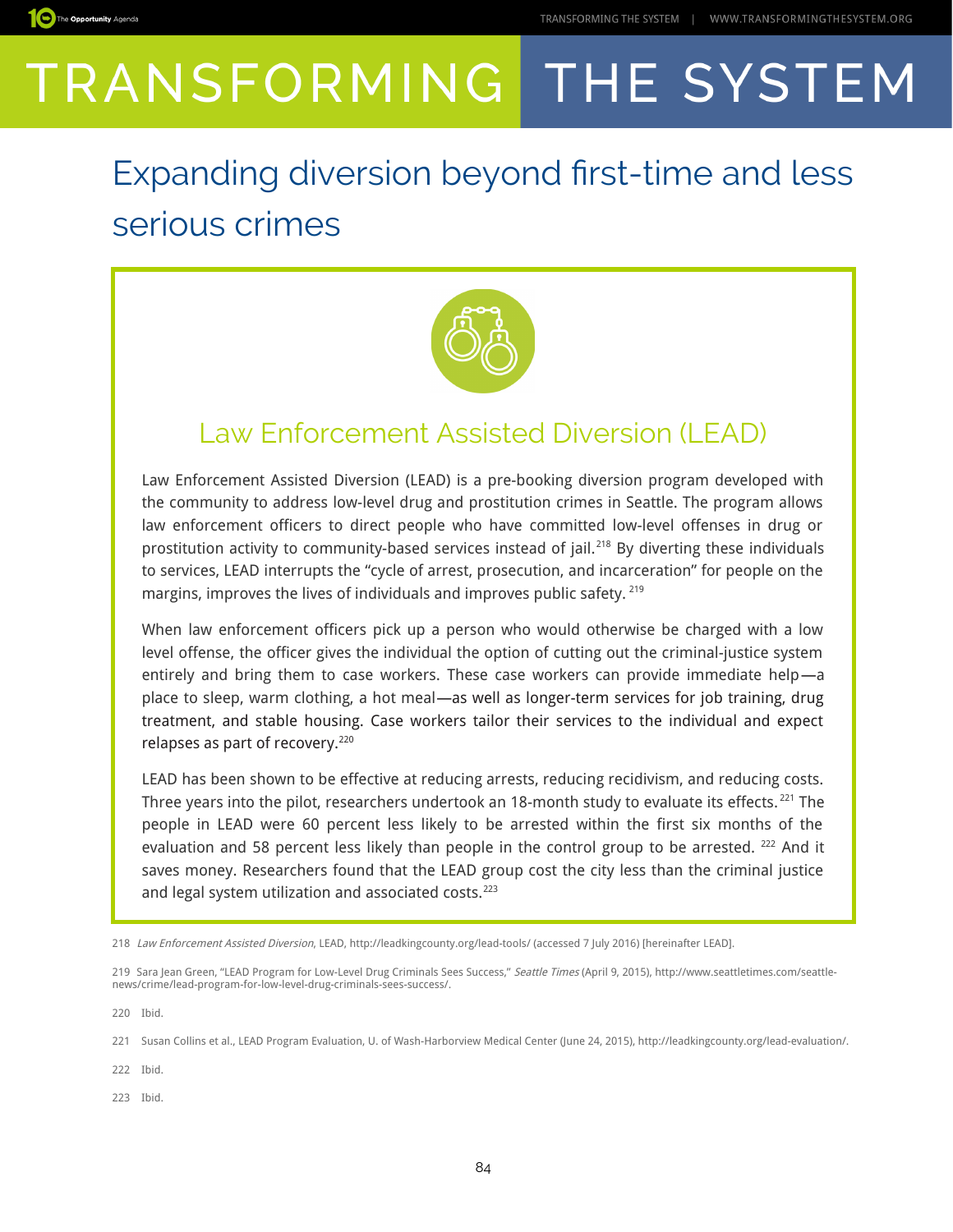

Criminal justice policy should focus on strengthening programs that are proven to be effective by expanding pre-booking diversion programs that prevent incarceration and do not result in a criminal record. Many diversion programs<sup>[224](#page-8-0)</sup> have been proven to be effective at reducing crime, lowering recidivism, and promoting safe communities.<sup>[225](#page-8-1)</sup> Several successful diversion programs are included in this document, including Crisis Intervention Teams, LEAD, specialty courts, and restorative justice processes. Diversion programs that have strong evaluation metrics in place and are proven to be effective should be expanded and replicated. There is a need to increase the number and diversity of diversion programs throughout the country, especially programs that do not result in a conviction record for defendants and lower both costs and crime. Nonetheless, there should be a focus on decriminalization for most offenses. Diversion programs are a suitable option when involving an individual in the justice system is inevitable or the only other alternative.

To ensure that diversion programs are considered as alternatives to criminalization, **the local, state, and federal** legislatures should pass legislation that:

- Creates diversion programs that do not result in convictions and are used as an  $\blacktriangleright$ alternative to incarceration.<sup>[226](#page-8-2)</sup> However, these programs should not be used as a tool for the heightened policing of low-income communities. They should be viewed as an alternative where involvement in the criminal justice system would be the only other alternative.
- $\blacktriangleright$  Pre-booking diversion programs should be available for all categories of cases including more serious cases.<sup>[227](#page-8-3)</sup>
- Diversion programs should be provided with adequate funding and resource support.
- Diversion programs should adopt best practices, maintain comprehensive data on demographics and outcomes, and aim to reduce recidivism. These programs should provide proper social services; provide access to immigration attorneys where there

The Opportunity Agenda

<span id="page-8-0"></span><sup>224</sup> Diversion programs are alternative programs that often allow individuals to avoid criminal charges. These programs include various courts, such as mental health courts or human trafficking intervention courts, as well as restorative justice programs. These programs should not be used as alternate means for surveilling and policing marginalized communities.

<span id="page-8-1"></span><sup>225</sup> See generally CHJ, supra note 85.

<span id="page-8-2"></span><sup>226</sup> Eaglin & Solomon, supra note 38, at 30.

<span id="page-8-3"></span><sup>227</sup> CHJ, supra note 85. ("Jurisdictions can develop or adopt strategies and interventions that focus on those individuals most likely to recidivate, and that consider factors other than just current charge and criminal history in determining an intervention plan.").